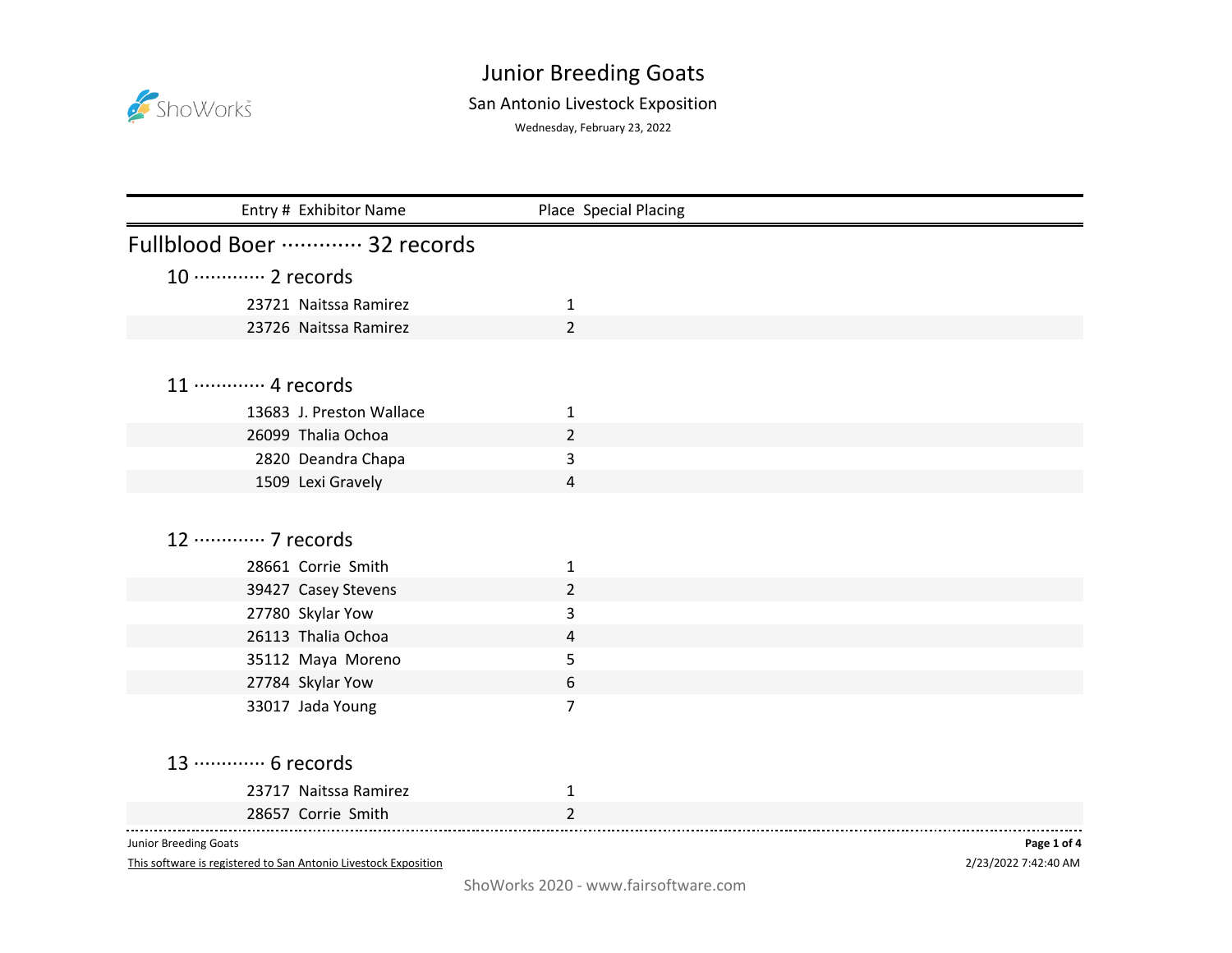| Place Special Placing |                                                                                                                        |
|-----------------------|------------------------------------------------------------------------------------------------------------------------|
|                       |                                                                                                                        |
|                       |                                                                                                                        |
|                       |                                                                                                                        |
| 4                     |                                                                                                                        |
| 5                     |                                                                                                                        |
| 6                     |                                                                                                                        |
|                       |                                                                                                                        |
|                       |                                                                                                                        |
|                       |                                                                                                                        |
|                       |                                                                                                                        |
| 3                     |                                                                                                                        |
| 4                     |                                                                                                                        |
| 5                     |                                                                                                                        |
|                       |                                                                                                                        |
|                       |                                                                                                                        |
|                       |                                                                                                                        |
| $\overline{2}$        |                                                                                                                        |
| 3                     |                                                                                                                        |
|                       |                                                                                                                        |
|                       |                                                                                                                        |
|                       |                                                                                                                        |
|                       |                                                                                                                        |
|                       |                                                                                                                        |
|                       |                                                                                                                        |
|                       |                                                                                                                        |
|                       |                                                                                                                        |
|                       |                                                                                                                        |
|                       | 3<br>$\mathbf{1}$<br>$\overline{2}$<br>$\mathbf{1}$<br>$\mathbf{1}$<br>$\overline{2}$<br>3<br>1 Champion Fullblood Doe |

Junior Breeding Goats

This software is registered to San Antonio Livestock Exposition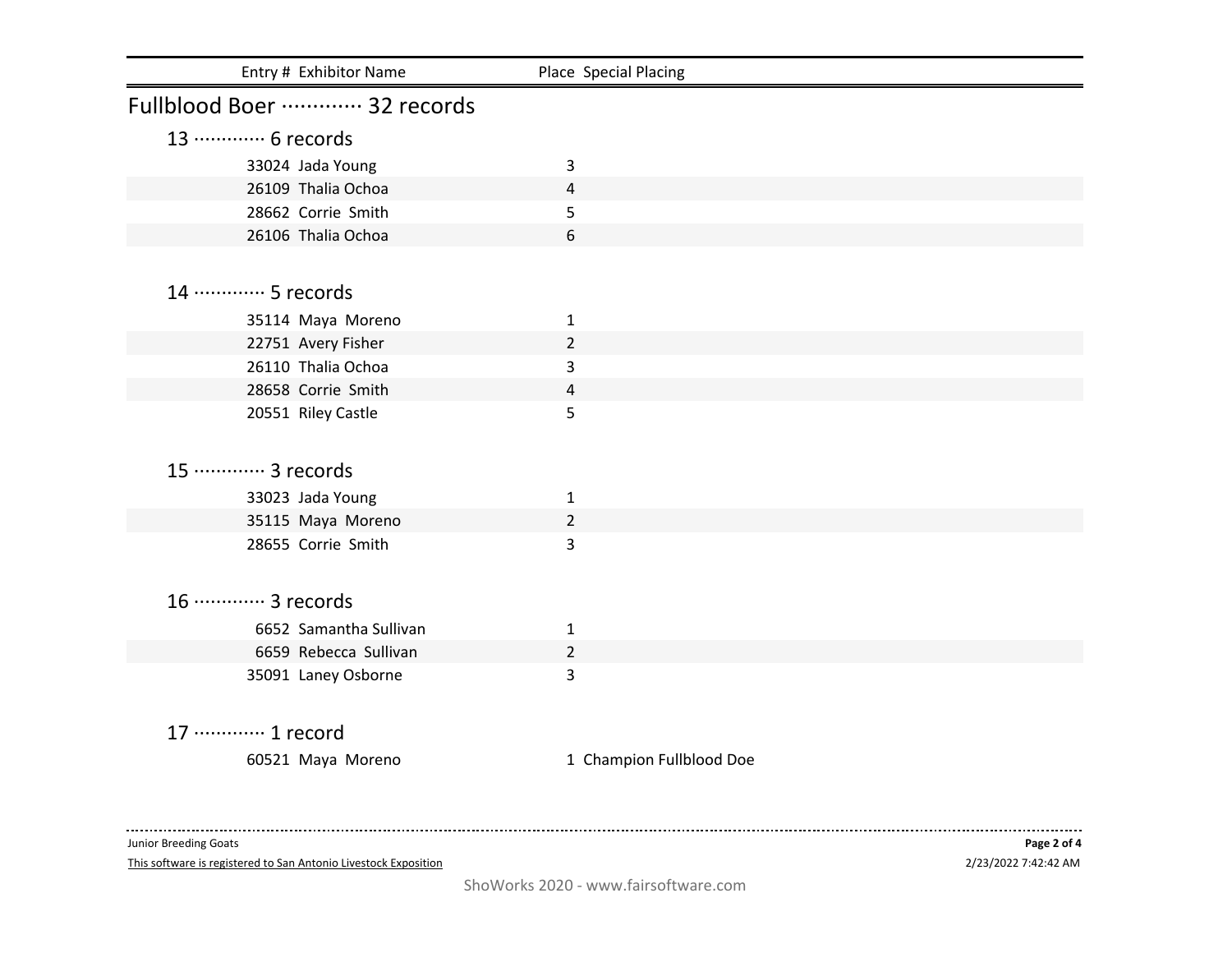| Entry # Exhibitor Name      | Place Special Placing            |
|-----------------------------|----------------------------------|
| Fullblood Boer  32 records  |                                  |
| 18 ………… 1 record            |                                  |
| 60522 Naitssa Ramirez       | 1 Reserve Champion Fullblood Doe |
| Percentage Boer  22 records |                                  |
| 02 ············· 3 records  |                                  |
| 2817 Deandra Chapa          | $\mathbf{1}$                     |
| 43711 Lindy Beth Reavis     | $\overline{2}$                   |
| 43686 John Patton Reavis    | 3                                |
|                             |                                  |
| 03 ………… 5 records           |                                  |
| 33022 Jada Young            | $\mathbf{1}$                     |
| 26116 Thalia Ochoa          | $\overline{2}$                   |
| 39434 Casey Stevens         | 3                                |
| 11564 Vivianne Cherrison    | 4                                |
| 27621 Alexandria Brummett   | 5                                |
|                             |                                  |
| 04 ············· 3 records  |                                  |
| 24971 Aris Barrientez       | $\mathbf{1}$                     |
| 11561 Vivianne Cherrison    | 2                                |
| 26121 Thalia Ochoa          | 3                                |
|                             |                                  |
| 05 ············· 4 records  |                                  |
| 21245 Jordan Lunday         | $\mathbf{1}$                     |
| 27782 Skylar Yow            | $\overline{2}$                   |
| 4792 Katelyn Padalecki      | 3                                |
|                             |                                  |

Junior Breeding Goats

This software is registered to San Antonio Livestock Exposition

2/23/2022 7:42:42 AM **Page 3 of 4**